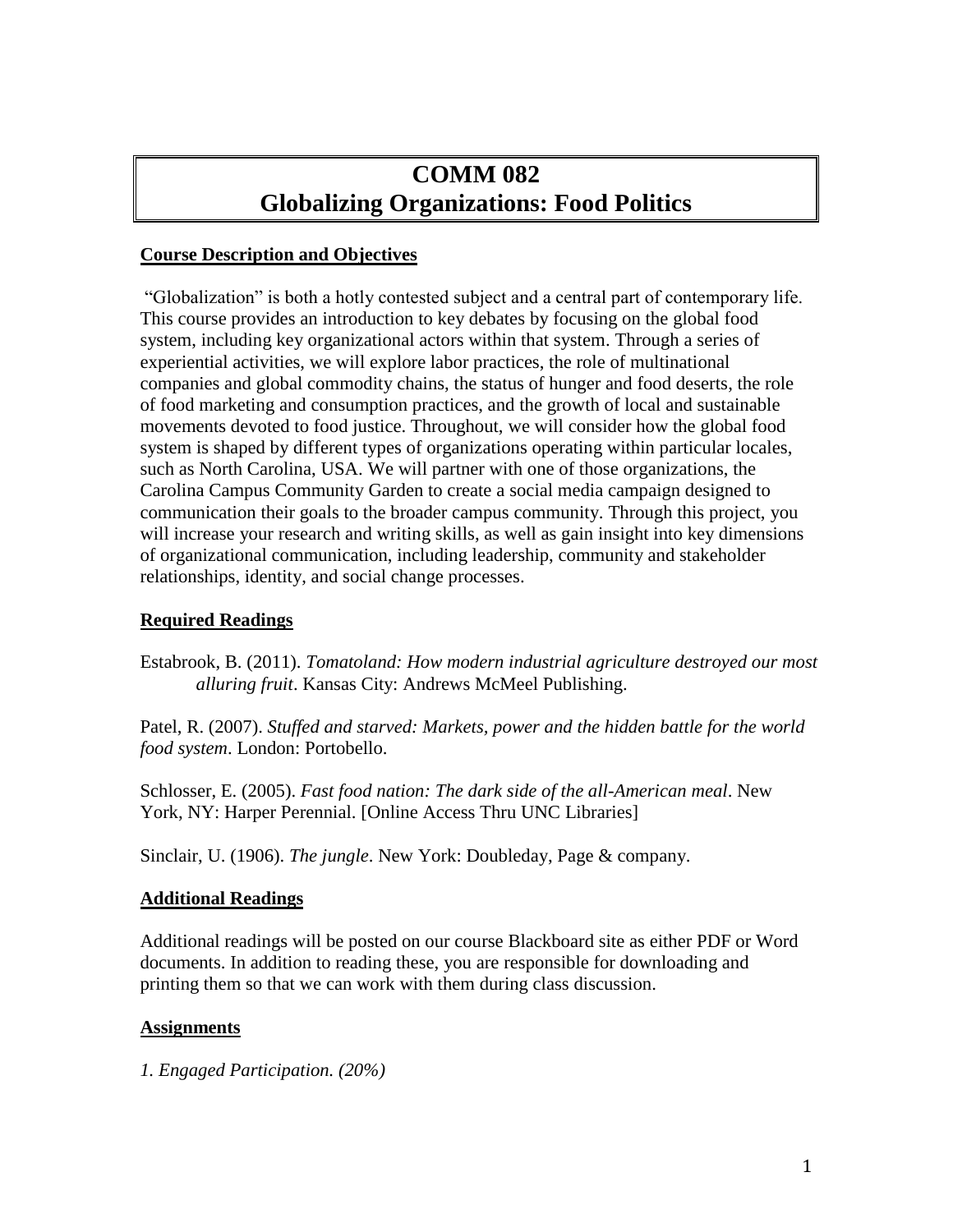Engaged participation requires that you have read and thought about the assigned readings so that you are prepared to actively and regularly participate in class discussions in an informed way. In assessing your participation, I am looking at the quality of your involvement, including: respectful engagement in class discussions, and activities, listening effectively to/with others, participating in group activities, asking productive questions, integrating concepts from the readings into class discussions, and bringing in timely examples of course content.

# *2. Experiential Learning Activities. (25%)*

Throughout the semester, we will take the opportunity to expand beyond the classroom and participate in experiential learning designed to foster reflection and create community.

These include:

- A. Sharing a meal together at a UNC dining hall.
- B. Volunteering at the Carolina Campus Community Garden (Min. 4 hours)
- C. Hunger Lunch
- D. Grocery shopping comparison field activity
- E. Carrboro Farmer's Market field activity

For each of these, you will a short blog entry about your experiences and thoughts about the activity, including making relevant connections to course themes and discussions. Specific details on each of these assignments will be discussed in class.

# *3) Grounded Globalization: Locating Yourself in the Global Food System. (15%)*

One of the key themes of this course involves recognizing the ways in which the "global" is linked to -- and reinforced and shaped by -- the "local." In this assignment, your task is to reflect upon your own food consumption practices with the goal of locating yourself within the broader global food system. For one week, you will keep a food journal tracking your consumption practices, noting where each food item is produced, and the extent to which your own food practices are shaped by public policy, organizational structures, timing, marketing and advertising. Your journal will form the basis of your 4- 6 page paper examining your global connections and their influence on your daily life, as well as the influence of your food practices on distant others. Submit your paper to our Blackboard site.

*4) Social Media Campaign (40%)*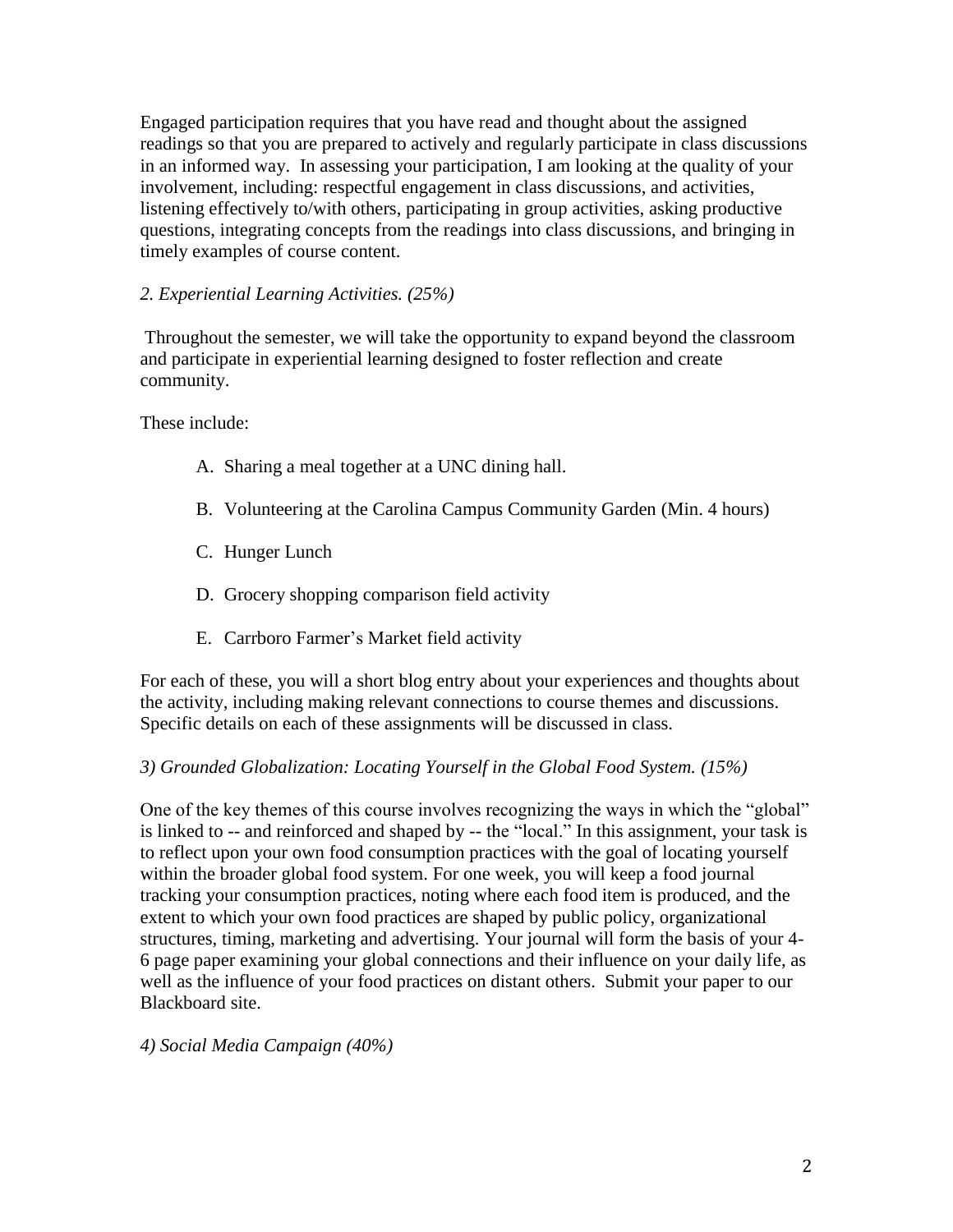In this class, you will gain experience in conducting engaged scholarship, or research addressing a social problem or community need. Over the course of the semester, we will collaboratively design and execute a social media campaign that draws upon relevant academic research. The goal of the campaign is to use social media to publicize the work of our partner, the North Carolina Botanical Garden Carolina Campus Community Garden (NCBG/CCCG) [\(http://sites.google.com/site/uncgarden/\)](http://sites.google.com/site/uncgarden/) to UNC students.

# **Course Policies**

# *Grading:*

F means entirely inadequate; not turned in; or turned in too late to be passing. D means below that which is acceptable or satisfactory.

C means work is entirely competent, or acceptable or satisfactory.

B means substantially good work—well beyond the level of acceptable or satisfactory.

A means uniformly excellent work—well beyond that which is required: creative and imaginative interpretation of the course material and/or assignments.

| A     | 93% and above | C.           | $73 - 76\%$  |
|-------|---------------|--------------|--------------|
| A -   | $90 - 92\%$   | $C -$        | $70 - 72%$   |
| $B +$ | $87 - 89\%$   | $D +$        | $67 - 69\%$  |
| B     | $83 - 86\%$   | $\mathbf{D}$ | $63 - 66\%$  |
| $B -$ | $80 - 82%$    | $\mathbf{D}$ | $60 - 62%$   |
| $C +$ | 77 – 79%      | F.           | 59% or below |

# *Written Work:*

Grading follows the College of Arts and Sciences' policy, which states that grammar, spelling, and syntax are important considerations in the evaluation of student work. If you want help with your writing, bring a draft of your project to me during office hours at least 7 days prior to the due date or visit the Writing Center. You may also visit the Writing Center's site at [www.unc.edu/depts/wcweb.](http://www.unc.edu/depts/wcweb) Formal papers must be typed, double-spaced, and in APA format. For your protection, please keep a backup copy of your work.

# *ADA Statement:*

If you have an academic need or learning disability that should be taken into account in either classroom activities or testing, you must provide me with a letter detailing the accommodations necessary by the second week of the semester.

# *Academic Integrity:*